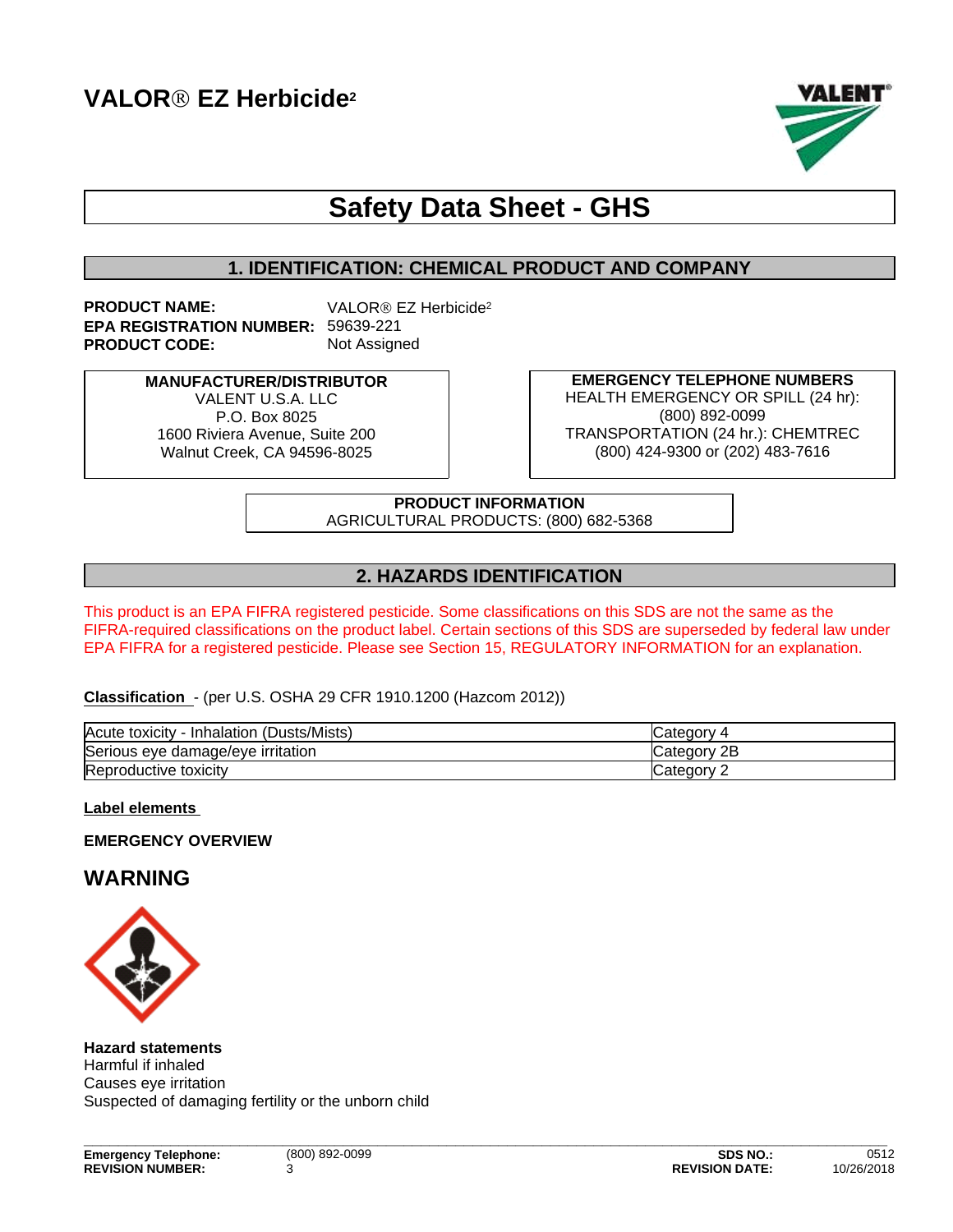#### **Precautionary statements**

#### **Prevention**

Obtain special instructions before use Do not handle until all safety precautions have been read and understood Use personal protective equipment as required Use only outdoors or in a well-ventilated area Avoid breathing dust/fume/gas/mist/vapors/spray

#### **Response**

IF exposed or concerned: Get medical advice/attention

**Eyes** IF IN EYES: Rinse cautiously with water for several minutes. Remove contact lenses, if present and easy to do. Continue rinsing.

**Skin** None.

**Inhalation** IF INHALED: Remove person to fresh air and keep comfortable for breathing. If experiencing respiratory symptoms: Call a POISON CENTER or doctor/physician.

**Ingestion** None. **FIRE** None. **Spill** None.

**Storage**

Store locked up

#### **Disposal**

Dispose of contents/container to an approved waste disposal plant

### **Hazards not otherwise classified (HNOC) Other Information**

For information on Transportation requirements see Section 14.

# **3. COMPOSITION/INFORMATION ON INGREDIENTS**

| <b>Chemical name</b> | CAS No.       | Weight-%     | <b>TRADE SECRET</b> |
|----------------------|---------------|--------------|---------------------|
| Flumioxazin          | 103361-09-7   | 41.4         |                     |
| Aluminum oxide       | 1344-28-1     | $0.05 - 0.9$ |                     |
| Propylene glycol     | 57-55-6       | $5 - 8$      |                     |
| Others               | Various CAS#s | 44 - 56      |                     |

\* The chemical name, CAS number and/or exact percentage have been withheld as a trade secret

Other ingredients, which may be maintained as trade secrets, are any substances other than an active ingredient contained in this product. Some of these may be hazardous, but their identities are withheld because they are considered trade secrets. The hazards associated with the otheringredients are addressed in this document. Specific information on other ingredients for the management of exposures, spills, or safety assessments can be obtained by a treating physician or nurse by calling **(800) 892-0099** at any time.

# **4. FIRST AID MEASURES**

#### **EMERGENCY NUMBER (800) 892-0099**

Have the product container or label with you when calling a poison control center or doctor, or going for treatment. You may also contact **1-800-892-0099** for emergency medical treatment information.

### **EYE CONTACT:**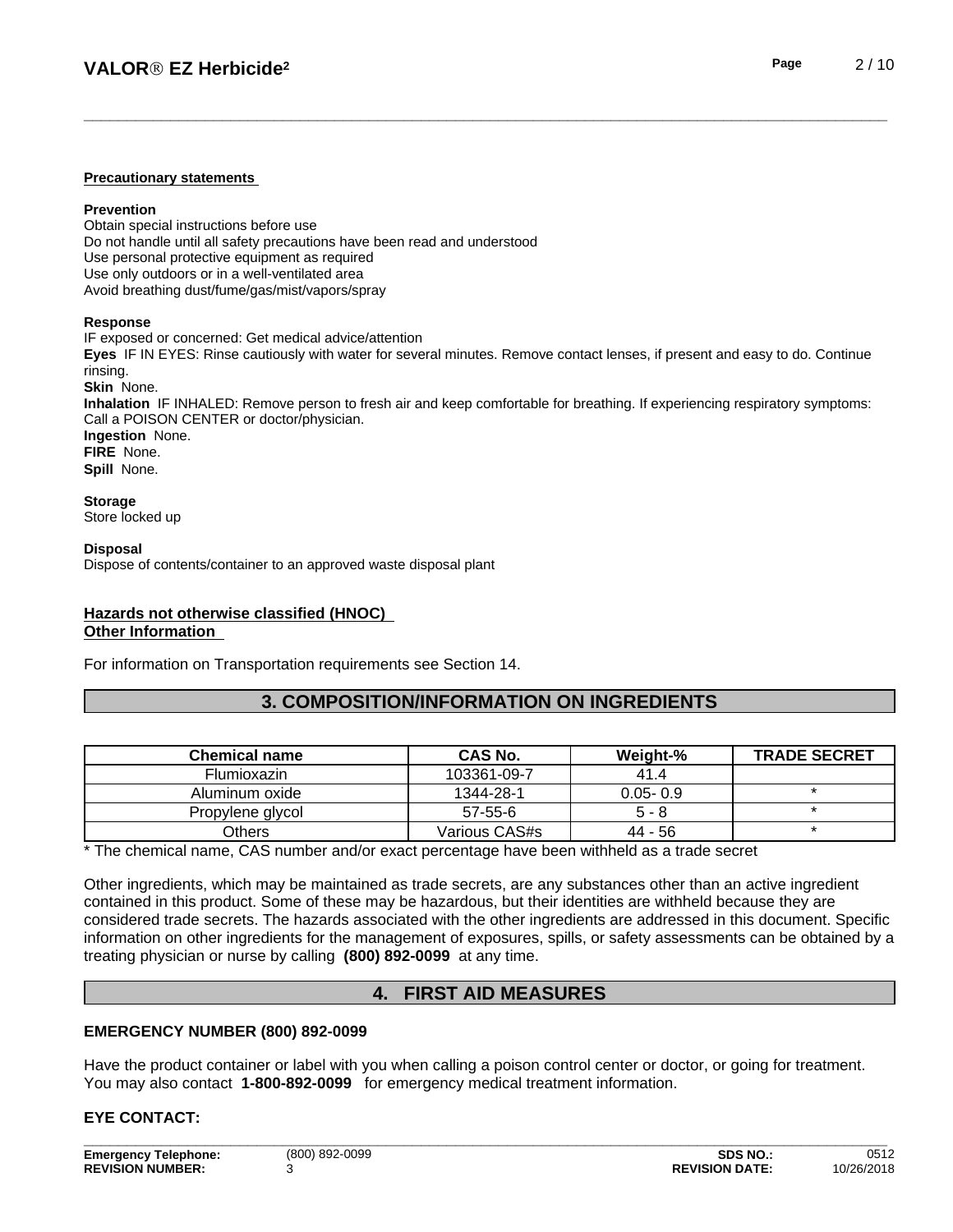Hold eye open and rinse slowly and gently with water for 15-20 minutes. Remove contact lenses, if present, after the first 5 minutes, then continue rinsing eve. Call a poison control center or doctor for treatment advice.

### **SKIN CONTACT:**

Take off contaminated clothing. Rinse skin immediately with plenty of water for 15-20 minutes. Call a poison control center or doctor for treatment advice.

### **INGESTION:**

Call a poison control center or doctor immediately for treatment advice. Have person sip a glass of water if able to swallow. DO NOT induce vomiting unless told to do so by the poison control center or doctor. Do not give anything to an unconscious person.

### **INHALATION:**

Move person to fresh air. If person is not breathing, call 911 or an ambulance, then give artificial respiration, preferably by mouth-to-mouth, if possible. Call a poison control center or doctor for further treatment advice.

### **NOTES TO PHYSICIAN:**

None

# **5. FIRE FIGHTING MEASURES Flash point °C** > 100 °C **Flash point °F** > 212 °F **EXTINGUISHING MEDIA:** Water fog, carbon dioxide, foam, dry chemical **NFPA RATING:** Health: 1 Flammability: 1 Reactivity: 0 Special: None

(Least-0, Slight-1, Moderate-2, High-3, Extreme-4). These values are obtained using professional judgement. Values were not available in the guidelines or published evaluations prepared by the National Fire Protection Association, NFPA.

**FIRE FIGHTING INSTRUCTIONS:** As in any fire, wear self-contained breathing apparatus pressure-demand, MSHA/NIOSH approved (or equivalent) and full protective gear. Evacuate area and fight fire upwind from a safe distance to avoid hazardous vapors and decomposition products. Dike and collect water used to fight fire to prevent environmental damage due to run off.

**HAZARDOUS DECOMPOSITION PRODUCTS:** Thermal decomposition or combustion may produce harmful/irritant gas or fume such as nitrogen oxides, carbon oxides, hydrogen fluoride or organic compounds.

# **6. ACCIDENTAL RELEASE MEASURES**

#### **VALENT EMERGENCY PHONE NUMBER: (800) 892-0099 CHEMTREC EMERGENCY PHONE NUMBER: (800) 424-9300 OBSERVE PRECAUTIONS IN SECTION 8: PERSONAL PROTECTION**

Stop the source of the spill if safe to do so. Contain the spill to prevent further contamination of the soil, surface water, or ground water. For additional spill response information refer to the North American Emergency Response Guidebook.

**FOR SPILLS AND LEAKS**

**UN/NA NUMBER:** Not applicable **EMERGENCY RESPONSE GUIDEBOOK NO.:** Not applicable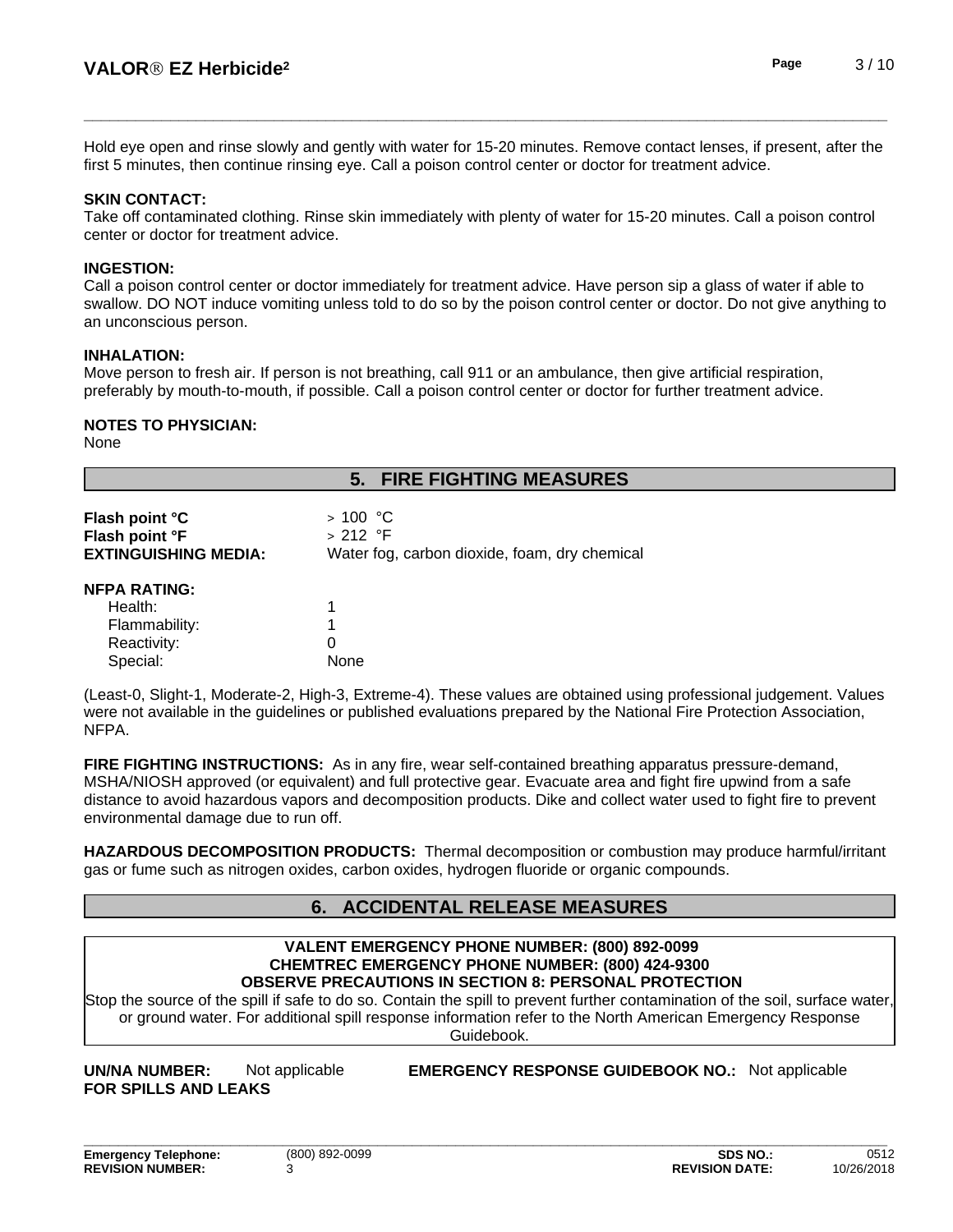**CONTAINMENT:** This material will disperse or dissolve in water. Stop the source of the release. Contain and isolate to prevent further release into soil, surface water and ground water.

Dike spill using absorbent or impervious materials such as earth, sand or clay. Collect and contain contaminated absorbent and dike material for disposal.

**CLEANUP:** Pump free liquid into an appropriate container. Absorb residual with inert absorbent material. Wash entire spill area with detergent slurry, absorb and sweep into container for disposal. Decontaminate tools and equipment following cleanup. See Section 13: DISPOSAL CONSIDERATIONS for more information.

### **7. HANDLING AND STORAGE**

### **END USER MUST READ AND OBSERVE ALL PRECAUTIONS ON PRODUCT LABEL.**

#### **HANDLING:**

Avoid contact with eyes, skin or clothing. Avoid breathing spray mist. Wash thoroughly with soap and water after handling and before eating, drinking, chewing gum, using tobacco or using the toilet. Remove clothing immediately if pesticide gets inside. Then wash thoroughly and put on clean clothing.

#### **STORAGE:**

Keep pesticide in original container. Do not store or transport near food or feed. Do not contaminate food or feed. Do not put concentrate into food or drink containers. Do not dilute concentrate in food or drink containers. Store in a cool, dry place, away from heat, flame and strong acids. Do not store at temperatures below  $32^{\circ}$  F (0° C). If the product is exposed to temperatures below 32º F (0° C), thaw at room temperature to 50º F (10° C) or warmer and shake gently to unify the product.

# **8. EXPOSURE CONTROLS/PERSONAL PROTECTION**

### **END USER MUST READ AND OBSERVE ALL PRECAUTIONS ON PRODUCT LABEL.**

**ENGINEERING CONTROLS:** Where engineering controls are indicated by specific use conditions or a potential for excessive exposure, use local exhaust ventilation at the point of generation.

**EYES & FACE:** When working with any chemical, avoid contact with eyes. Eye contact can be avoided by wearing safety glasses.

**SKIN & HAND PROTECTION:** Applicators and other handlers must wear: long-sleeved shirt and long pants, shoes plus socks and chemical-resistant gloves made of any waterproof material.

Follow manufacturer's instructions for cleaning/maintaining PPE. If there are no such instructions for washables, use detergent and hot water. Keep and wash PPE separately from other laundry.

Remove clothing immediately if pesticide gets inside. Then wash thoroughly and put on clean clothing.

Remove PPE immediately after handling this product. Wash the outside of gloves before removing. As soon as possible, wash thoroughly and change into clean clothing.

#### **EXPOSURE LIMITS**

| <b>Chemical name</b> | <b>ACGIH TLV</b>                                          | 8 Hr. TWA:                                                                                                                                                                        | <b>Manufacturer's Exposure</b><br>Limits |
|----------------------|-----------------------------------------------------------|-----------------------------------------------------------------------------------------------------------------------------------------------------------------------------------|------------------------------------------|
| Flumioxazin          | None                                                      | None                                                                                                                                                                              | None                                     |
| Aluminum oxide       | TWA: 1 mg/m <sup>3</sup> respirable<br>particulate matter | TWA: 15 $mg/m3$ total dust<br>$TWA: 5 mg/m3$ respirable fraction<br>(vacated) TWA: $10 \text{ mg/m}^3$ total<br>dust<br>(vacated) TWA: 5 mg/m <sup>3</sup><br>respirable fraction | None                                     |
| Propylene glycol     | None                                                      | None                                                                                                                                                                              | None                                     |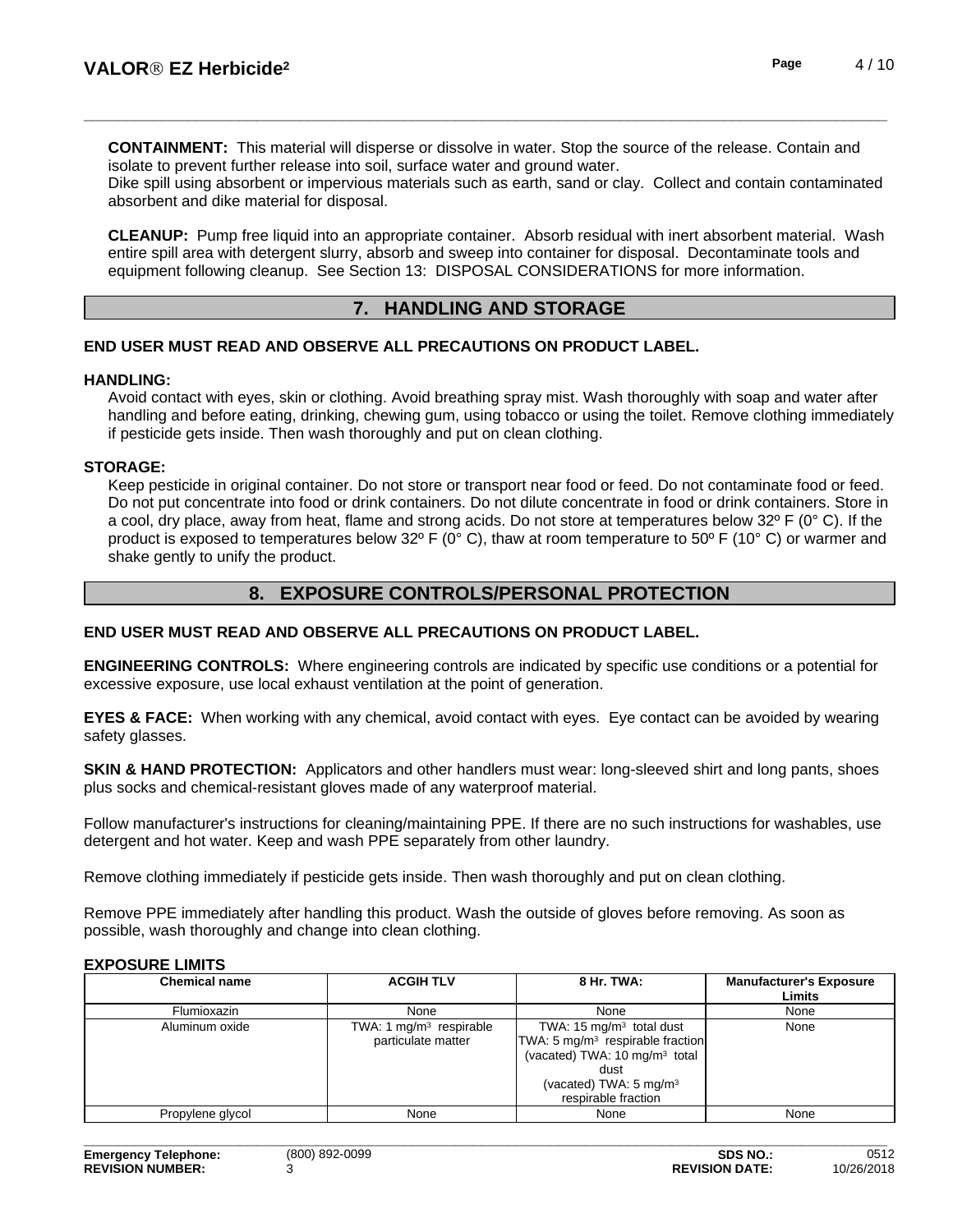| <b>VALOR<sup>®</sup> EZ Herbicide<sup>2</sup></b>    |                                 |                                                                               |                       |                        | Page                     | 5/10 |
|------------------------------------------------------|---------------------------------|-------------------------------------------------------------------------------|-----------------------|------------------------|--------------------------|------|
|                                                      |                                 |                                                                               |                       |                        |                          |      |
| Others                                               |                                 | None                                                                          | None                  |                        | None                     |      |
|                                                      |                                 | 9. PHYSICAL AND CHEMICAL PROPERTIES                                           |                       |                        |                          |      |
|                                                      |                                 |                                                                               |                       |                        |                          |      |
| <b>Physical state</b>                                | Liquid                          |                                                                               |                       |                        |                          |      |
| Appearance                                           | <b>Viscous</b>                  | Odor                                                                          |                       |                        | Moderately sour          |      |
| Color                                                | White                           |                                                                               | <b>Odor threshold</b> |                        | No information available |      |
| <b>PROPERTIES</b>                                    | Values                          |                                                                               |                       | Remarks • Method       |                          |      |
| pH                                                   | 6.38                            |                                                                               |                       | @ 25°C (1% suspension) |                          |      |
| <b>Melting point/freezing point</b>                  | No information available        |                                                                               |                       |                        |                          |      |
| <b>Boiling point/boiling range</b>                   | No information available        |                                                                               |                       |                        |                          |      |
| <b>Flash point</b>                                   | > 100 °C / > 212 °F             |                                                                               |                       | Aqueous composition    |                          |      |
| <b>Evaporation rate</b>                              | No information available        |                                                                               |                       |                        |                          |      |
| <b>Flammability (solid, gas)</b>                     | No information available        |                                                                               |                       |                        |                          |      |
| <b>Flammability Limits in Air</b>                    |                                 |                                                                               |                       |                        |                          |      |
| <b>Upper flammability limits</b>                     | No information available        |                                                                               |                       |                        |                          |      |
| <b>Lower flammability limit</b>                      | No information available        |                                                                               |                       |                        |                          |      |
| Vapor pressure                                       | No information available        |                                                                               |                       |                        |                          |      |
| <b>Vapor density</b>                                 | No information available        |                                                                               |                       |                        |                          |      |
| <b>Specific Gravity</b>                              | No information available        |                                                                               |                       |                        |                          |      |
| <b>Water solubility</b>                              | No information available        |                                                                               |                       |                        |                          |      |
| Solubility in other solvents                         | No information available        |                                                                               |                       |                        |                          |      |
| <b>Partition coefficient</b>                         | No information available        |                                                                               |                       |                        |                          |      |
| <b>Autoignition temperature</b>                      | No information available        |                                                                               |                       |                        |                          |      |
| <b>Decomposition temperature</b>                     | No information available        |                                                                               |                       |                        |                          |      |
| <b>Viscosity</b>                                     | 487.2cP @24°C<br>266.8 cP @40°C |                                                                               |                       |                        |                          |      |
| <b>Explosive properties</b>                          |                                 | Active ingredient not expected to be explosive based upon structure and       |                       |                        |                          |      |
|                                                      |                                 | formulated products contains no explosive ingredients                         |                       |                        |                          |      |
|                                                      |                                 | Based on similar products, not expected to be an oxidizing or reducing agent. |                       |                        |                          |      |
| <b>Oxidizing properties</b><br><b>Liquid Density</b> | No information available        |                                                                               |                       |                        |                          |      |
| <b>Bulk density</b>                                  |                                 |                                                                               |                       |                        |                          |      |
|                                                      |                                 | 1.15 g/ml @20° C or 9.6 lbs/gal @20° C                                        |                       |                        |                          |      |

# **10. STABILITY AND REACTIVITY**

### **Reactivity**

Not reactive with water, monoammonium phosphate, zinc, and potassium permanganate.

#### **Chemical stability**

Stable under recommended storage conditions.

### **Possibility of Hazardous Reactions**

None under normal processing.

#### **Conditions to avoid**

Extremes of temperature and direct sunlight.

#### **Incompatible materials**

None known based on information supplied.

### **Hazardous Decomposition Products**

**Emergency Telephone:** (800) 892-0099 **SDS NO.:** 0512 **REVISION NUMBER:** 3 **REVISION DATE:** 10/26/2018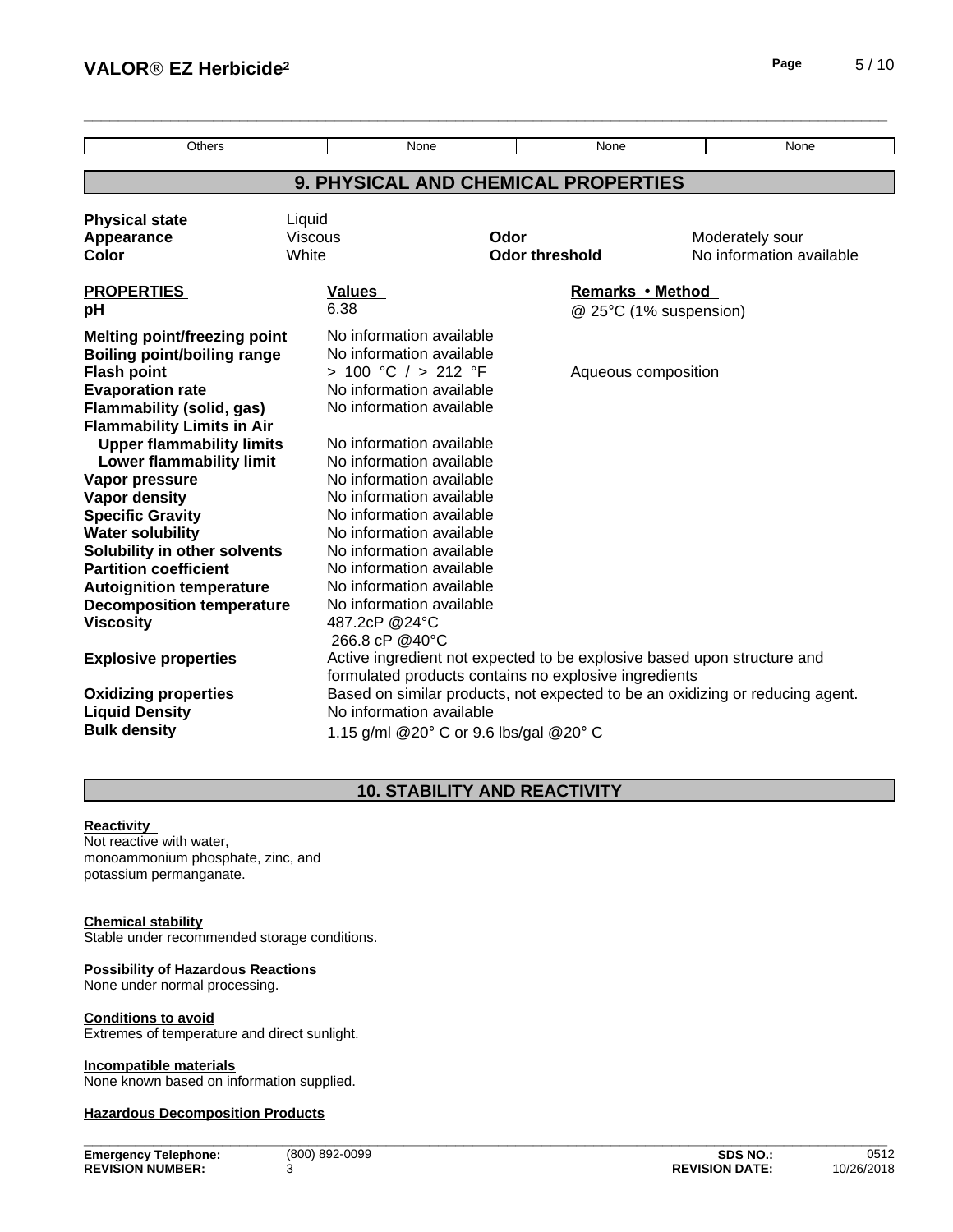None known based on information supplied.

# **11. TOXICOLOGICAL INFORMATION**

### **ACUTE TOXICITY:**

| Oral Toxicity LD <sub>50</sub> (rats)       | $>5000$ mg/kg       | <b>EPA Tox Category</b> | IV             |
|---------------------------------------------|---------------------|-------------------------|----------------|
| Dermal Toxicity LD <sub>50</sub> (rabbits)  | $>5000$ mg/kg       | <b>EPA Tox Category</b> | IV             |
| Inhalation Toxicity LC <sub>50</sub> (rats) | $>2.11$ mg/L        | <b>EPA Tox Category</b> | IV             |
| Eye Irritation (rabbits)                    | Mildly irritating   | <b>EPA Tox Category</b> | Ш              |
| Skin Irritation (rabbits)                   | Slightly irritating | <b>EPA Tox Category</b> | IV             |
| Skin Sensitization (guinea pigs)            | Non-sensitizer      | <b>EPA Tox Category</b> | Not applicable |

### **CARCINOGEN CLASSIFICATION**

| <b>Chemical name</b> | <b>IARC</b> | <b>OSHA - Select Carcinogens</b> | <b>NTP Carcinogen List</b> |
|----------------------|-------------|----------------------------------|----------------------------|
| <b>IFlumioxazin</b>  | Not listed  | Not listed                       | Not listed                 |
| Aluminum oxide       | Not listed  | Not listed                       | Not listed                 |
| Propylene glycol     | Not listed  | Not listed                       | Not listed                 |
| <b>Others</b>        | Not listed  | Not listed                       | Not listed                 |

### **TOXICITY OF FLUMIOXAZIN TECHNICAL:**

**SUBCHRONIC:** Compound related effects of Flumioxazin Technical noted in rats following subchronic exposures at high dose levels were hematotoxicity including anemia, and increases in liver, spleen, heart, kidney and thyroid weights. In dogs, the effects produced at high dose levels included a slight prolongation in activated partial thromboplastin time, increased cholesterol and phospholipid, elevated alkaline phosphatase, increased liver weights and histological changes in the liver. The lowest no-observable-effect-level (NOEL) in subchronic studies was 30 ppm in the three-month toxicity study in rats.

**CHRONIC/CARCINOGENICITY:** In a one year dog feeding study, Flumioxazin Technical produced treatment-related changes in blood chemistry and increased liver weights at 100 and 1000 mg/kg/day. Minimal treatment-related histological changes were noted in the livers of animals in the 1000 mg/kg/day group. Based on these data the NOEL is 10 mg/kg/day. Dietary administration of Flumioxazin Technical for 18 months produced liver changes in mice of the 3000 and 7000 ppm groups. There was no evidence of any treatment-related oncogenic effect. The NOEL for this study is 300 ppm. Dietary administration of Flumioxazin Technical for 24 months produced anemia and chronic nephropathy in rats of the 500 and 1000 ppm groups. The anemia lasted throughout the treatment period, however, it was not progressive nor aplastic in nature. No evidence of an oncogenic effect was observed. The NOEL for this study is 50 ppm.

**DEVELOPMENTAL TOXICITY:**Flumioxazin Technical produces developmental toxicity in rats in the absence of maternal toxicity at doses of 30 mg/kg/day by the oral route and 300 mg/kg/day by the dermal route. The developmental effects noted consisted primarily of decreased number of live fetuses and fetal weights, cardiovascular abnormalities, wavy ribs and decreased number of ossified sacrococcygeal vertebral bodies. The developmental NOEL in the rat oral and dermal developmental toxicity studies were 10 and 100 mg/kg/day, respectively. The response in rabbits was very different from that in rats. No developmental toxicity was noted in rabbits at doses up to 3000 mg/kg/day, a dose well above the maternal NOEL of 1000 mg/kg/day.

Mechanistic studies indicate that the effects seen in the rat are highly unlikely to occur in the human and that flumioxazin would not be a developmental toxicant in the human.

**REPRODUCTION:** Reproductive toxicity was observed in F1 males, P1 females and F1 females at 300 ppm Flumioxazin Technical, the highest dose tested and a dose that also produced signs of systemic toxicity. Toxicity was also observed in the F1 and F2 offspring at doses of 200 ppm and greater.

**MUTAGENICITY:** Flumioxazin Technical was not mutagenic in most *in vitro* assays: gene mutation and a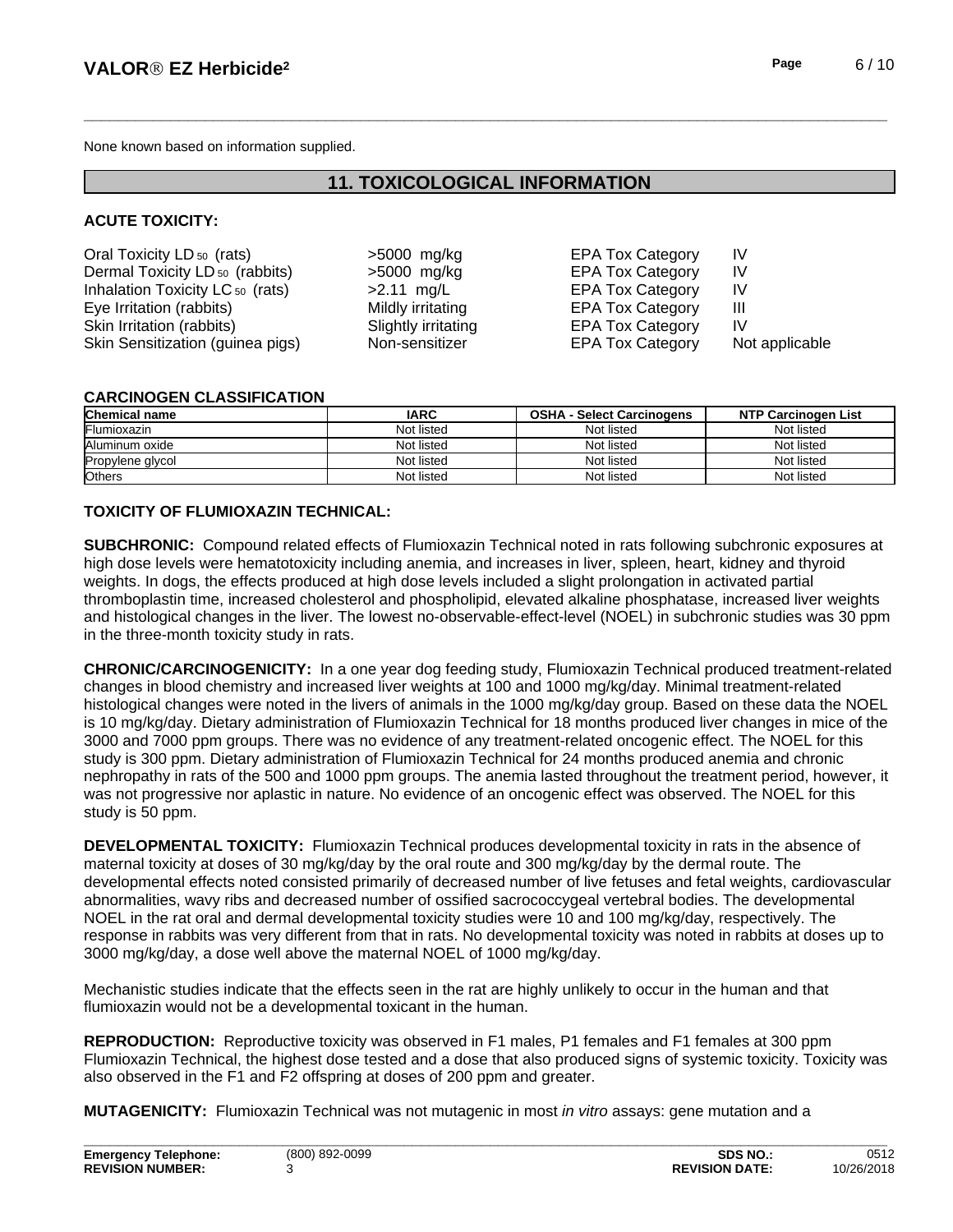chromosome aberration assay in the absence of metabolic activation. In three *in vivo* assays, chromosome aberration, unscheduled DNA synthesis and micronucleus assay, Flumioxazin Technical was not mutagenic. The only positive response was observed in the *in vitro* chromosome aberration assay in the presence of metabolic activation. Overall, Flumioxazin Technical does not present a genetic hazard.

For a summary of the potential for adverse health effects from exposure to this product, refer to Section 2. For information regarding regulations pertaining to this product, refer to Section 15.

### **12. ECOLOGICAL INFORMATION**

| <b>AVIAN TOXICITY:</b>                               | Based upon EPA designation, Flumioxazin Technical is practically non-toxic to<br>avian species. The following results were obtained from studies with Flumioxazin<br>Technical:                                                                                                                                                                                                                                                                                                                                  |
|------------------------------------------------------|------------------------------------------------------------------------------------------------------------------------------------------------------------------------------------------------------------------------------------------------------------------------------------------------------------------------------------------------------------------------------------------------------------------------------------------------------------------------------------------------------------------|
|                                                      | Oral LD <sub>50</sub> bobwhite quail: greater than 2250 mg/kg<br>Dietary LC <sub>50</sub> bobwhite quail: greater than 5620 ppm<br>Dietary LC <sub>50</sub> mallard duck: greater than 5620 ppm.                                                                                                                                                                                                                                                                                                                 |
|                                                      | Flumioxazin Technical in the diet. In mallard ducks, a slight, but not statistically<br>significant reduction in hatchlings and 14-day old survivors was observed. Based<br>on a possible, slight effect on egg production at 500 ppm, the NOEL for this study<br>was 250 ppm.                                                                                                                                                                                                                                   |
|                                                      | AQUATIC ORGANISM TOXICITY: Based upon EPA designation, Flumioxazin Technical is slightly to moderately toxic<br>to freshwater fish; moderately toxic to freshwater invertebrates; moderately toxic to<br>estuarine/marine fish and moderately to highly toxic to estuarine/marine<br>invertebrates, based on the following tests:                                                                                                                                                                                |
|                                                      | 96-hour LC 50 rainbow trout: 2.3 mg/L<br>96-hour LC 50 bluegill sunfish: greater than 21 mg/L<br>48-hour LC 50 Daphnia magna: greater than 5.5 mg/L<br>96-hour LC 50 sheepshead minnow: greater than 4.7 mg/L<br>96-hour (shell deposition) EC 50 eastern oyster: 2.8 mg/L<br>96-hour LC 50 mysid shrimp: 0.23 mg/L<br>Fish early life-stage (rainbow trout): NOEC >7.7 µg/L, <16 µg/L<br>Chronic toxicity (mysid shrimp): NOEC >15 µg/L, <27 µg/L<br>Chronic toxicity (Daphnia magna): NOEC >52 µg/L, <99 µg/L. |
| <b>OTHER NON-TARGET</b><br><b>ORGANISM TOXICITY:</b> | Flumioxazin Technical is practically non-toxic to bees. The acute contact LC50 in<br>bees was greater than 105 µg/bee.                                                                                                                                                                                                                                                                                                                                                                                           |

### **13. DISPOSAL CONSIDERATIONS**

### **END USERS MUST DISPOSE OF ANY UNUSED PRODUCT AS PER THE LABEL RECOMMENDATIONS.**

**PRODUCT DISPOSAL:** Wastes resulting from the use of this product may be disposed of on site or at an approved waste disposal facility.

**CONTAINER DISPOSAL:** Clean container promptly after emptying. Triple rinse as follows: Empty the remaining contents into application equipment or a mix tank and drain for 10 seconds after the flow begins to drip. Fill the container 1/4 full with water and recap. Shake for 10 seconds. Pour rinsate into application equipment or a mix tank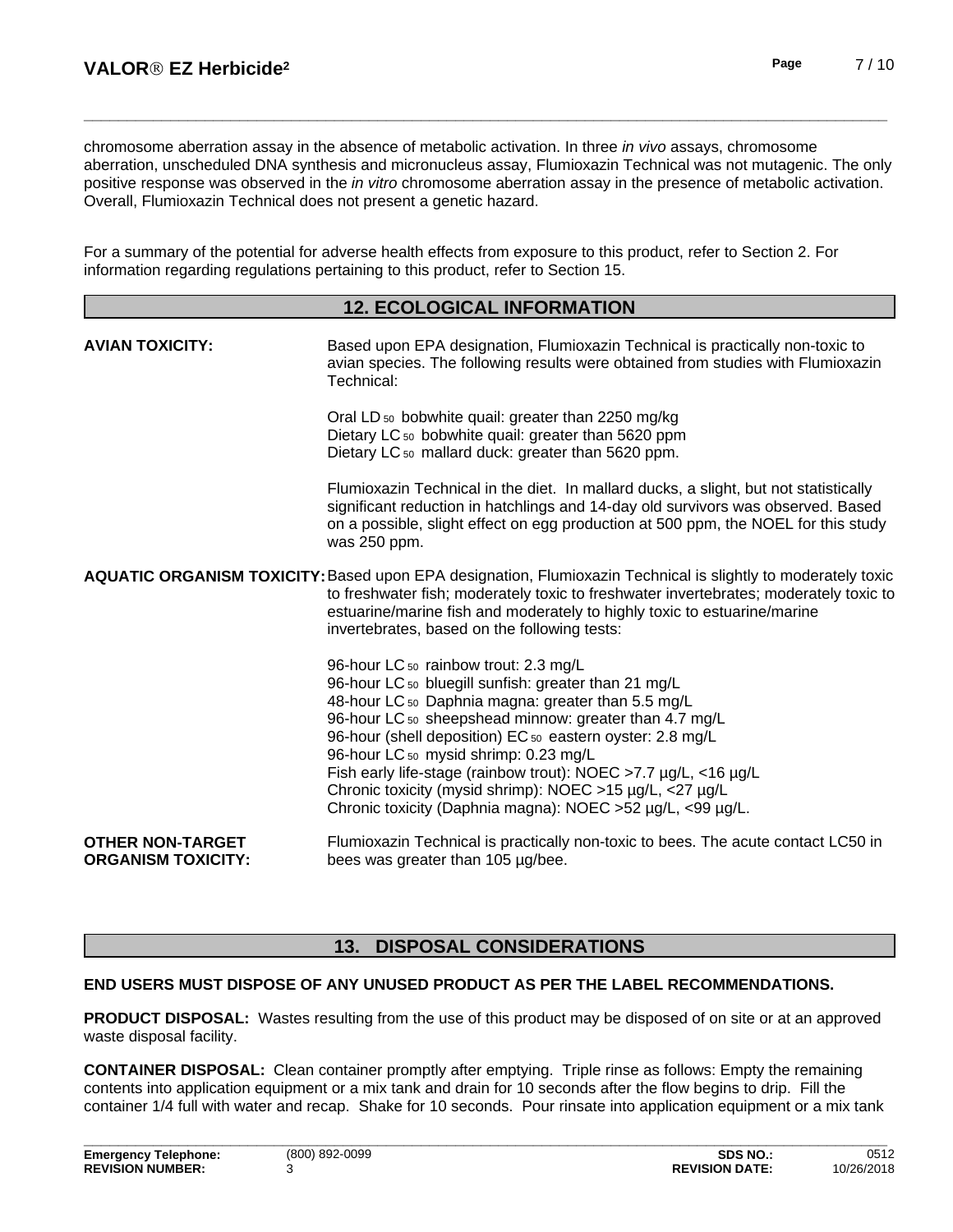or store rinsate for later use or disposal. Drain for 10 seconds after the flow begins to drip. Repeat this procedure two more times. Offer for recycling, if available; otherwise dispose of in a sanitary landfill or incineration, or if allowed by State and local authorities, by burning. If burned, stay out of the smoke.

**DISPOSAL METHODS:** Check government regulations and local authorities for approved disposal of this material. Dispose of in accordance with applicable laws and regulations.

### **14. TRANSPORTATION INFORMATION**

| <b>EMERGENCY RESPONSE</b><br><b>GUIDEBOOK NO.:</b> | DOT (ground) SHIPPING NAME: Not regulated for domestic ground transport by US DOT or Canada TDG.<br>Not applicable                                                                                             |  |
|----------------------------------------------------|----------------------------------------------------------------------------------------------------------------------------------------------------------------------------------------------------------------|--|
| <b>ICAO/IATA SHIPPING NAME:</b>                    | UN3082 Environmentally Hazardous Substance, Liquid, N.O.S. (Flumioxazin), 9,<br>III. Marine Pollutant                                                                                                          |  |
| <b>REMARKS:</b>                                    | Single or inner packaging less than 5 L (liquid) or 5 Kg net (solids) excepted from<br>Dangerous Goods regulations -- see UN Special Provision 375. For U.S. Shipping,<br>Emergency Response Guidebook No. 171 |  |
| <b>IMDG SHIPPING NAME:</b>                         | UN3082 Environmentally Hazardous Substance, Liquid, N.O.S. (Flumioxazin), 9,<br>III. Marine Pollutant                                                                                                          |  |
| <b>REMARKS:</b>                                    | •Single or inner packaging less than 5 L (liquid) or 5 Kg net (solids) excepted from<br>Dangerous Goods regulations - see IMDG 2.10.2.7                                                                        |  |
| <b>EMS NO.:</b>                                    | $F-A. S-F$                                                                                                                                                                                                     |  |

# **15. REGULATORY INFORMATION**

# **EPA-FIFRA LABEL INFORMATION THAT DIFFERS FROM OSHA-GHS REQUIREMENTS:**

Pesticide products in the U.S. are registered by the EPA under FIFRA and are subject to certain labeling requirements under federal pesticide law. These requirements may differ from the classification criteria and hazard information required by OSHA GHS for safety data sheets, and for workplace labels of non-pesticide chemicals. The following is the hazard information as required on the FIFRA pesticide label:

# **EPA FIFRA SIGNAL WORD: CAUTION**

- *•Harmfulifinhaled*
- **Avoid breathing vapors or spray.**
- *•Avoidcontactwitheyes,skinandclothing.*
- *•Keepoutofreachofchildren.*

**PESTICIDE REGULATIONS:** All pesticides are governed under FIFRA (Federal Insecticide, Fungicide, and Rodenticide Act). Therefore, the regulations presented below are pertinent only when handled outside of the normal use and applications of pesticides. This includes waste streams resulting from manufacturing/formulation facilities, spills or misuse of products, and storage of large quantities of products containing hazardous or extremely hazardous substances.

**U.S. FEDERAL REGULATIONS:** Ingredients in this product are reviewed against an inclusive list of federal regulations. Therefore, the user should consult appropriate authorities. The federal regulations reviewed include: Clean Water Act, SARA, CERCLA, RCRA, DOT, TSCA and OSHA. If no components or information islisted in the space below this paragraph, then none of the regulations reviewed are applicable.

#### **Aluminum oxide**

SARA 313 Chemicals 1.0% de minimis concentration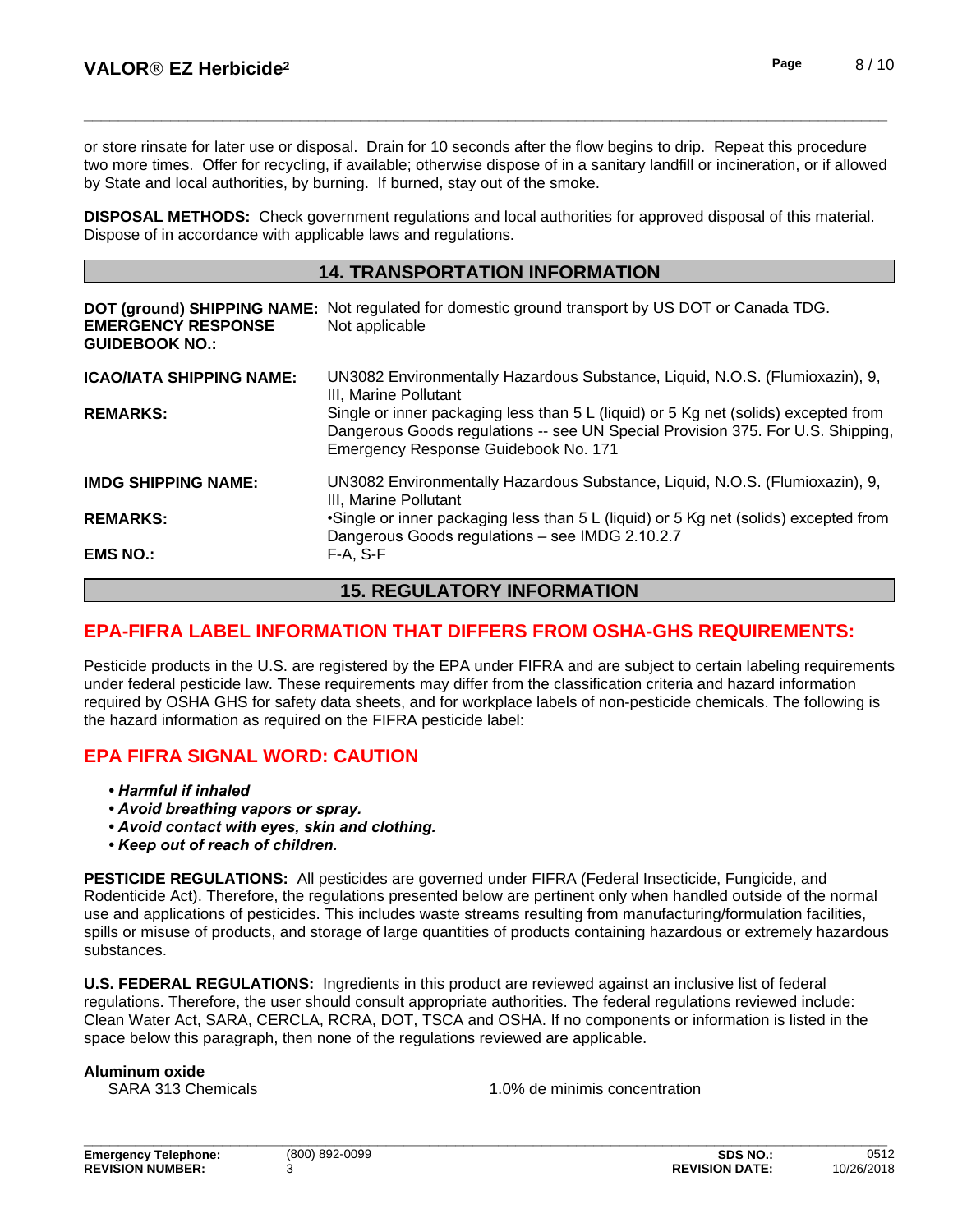| SARA (311, 312):  |     |  |
|-------------------|-----|--|
| Immediate Health: | Yes |  |
| Chronic Health:   | Yes |  |
| Fire:             | N٥  |  |
| Sudden Pressure:  | N٥  |  |
| Reactivity:       | N٥  |  |

**STATE REGULATIONS:** Each state may promulgate standards more stringent than the federal government. This section cannot encompass an inclusive list of all state regulations. Therefore, the user should consult state or local authorities. The state regulations reviewed include: California Proposition 65, California Directors List of Hazardous Substances, Massachusetts Right to Know, Michigan Critical Materials List, New Jersey Right to Know, Pennsylvania Right to Know, Rhode Island Right to Know and the Minnesota Hazardous Substance list. For Washington State Right to Know, see Section 8 for Exposure Limit information. For Louisiana Right to Know refer to SARA information listed under U.S. Regulations above. If no components or information is listed in the space below this paragraph, then none of the regulations reviewed are applicable.

| Aluminum oxide                 |                      |
|--------------------------------|----------------------|
| California - Directors List of | Present              |
| Hazardous Substances           |                      |
| MA Right To Know               | Present              |
| NJ Right To Know               | 2891                 |
| PA Right To Know               | Environmental hazard |
| RI Right To Know               | Listed               |
| <b>MN Hazardous Substance</b>  | Present              |
| Propylene glycol               |                      |
| NJ Right To Know               | 3595                 |
| PA Right To Know               | Present              |
| RI Right To Know               | Listed               |
| <b>MN Hazardous Substance</b>  | Present              |
|                                |                      |

For information regarding potential adverse health effects from exposure to this product, refer to Sections 2 and 11.

# **16. OTHER INFORMATION**

| <b>REASON FOR ISSUE:</b>        | Correct the formulation. Added the EPA registration number. |
|---------------------------------|-------------------------------------------------------------|
| <b>SDS NO.:</b>                 | 0512                                                        |
| <b>EPA REGISTRATION NUMBER:</b> | 59639-221                                                   |
| <b>REVISION NUMBER:</b>         |                                                             |
| <b>REVISION DATE:</b>           | 10/26/2018                                                  |
| <b>SUPERCEDES DATE:</b>         | 10/26/2018                                                  |
| <b>RESPONSIBLE PERSON(S):</b>   | Valent U.S.A. LLC, Corporate EH&S, (925) 256-2803           |
|                                 |                                                             |

The information provided in this Safety Data Sheet (SDS) is provided in good faith and believed to be accurate at the time of preparation of the SDS. However, to the extent consistent with applicable law, Valent U.S.A. LLC and its subsidiaries or affiliates extend no warranties, make no representations, and assume no responsibility as to the accuracy, suitability, or completeness of such information. Additionally, to the extent consistent with applicable law, neither Valent U.S.A. LLC nor any of its subsidiaries or affiliates represents or guarantees that this information or product may be used without infringing the intellectual property rights of others. Except to the extent a particular use and particular information are expressly stated on the product label, it is the users' own responsibility to determine the suitability of this information for their own particular use of this product. If necessary, contact Valent U.S.A. LLC to confirm that you have the most current product label and SDS.

This SDS provides important health, safety, and environmental information for employers, employees, emergency